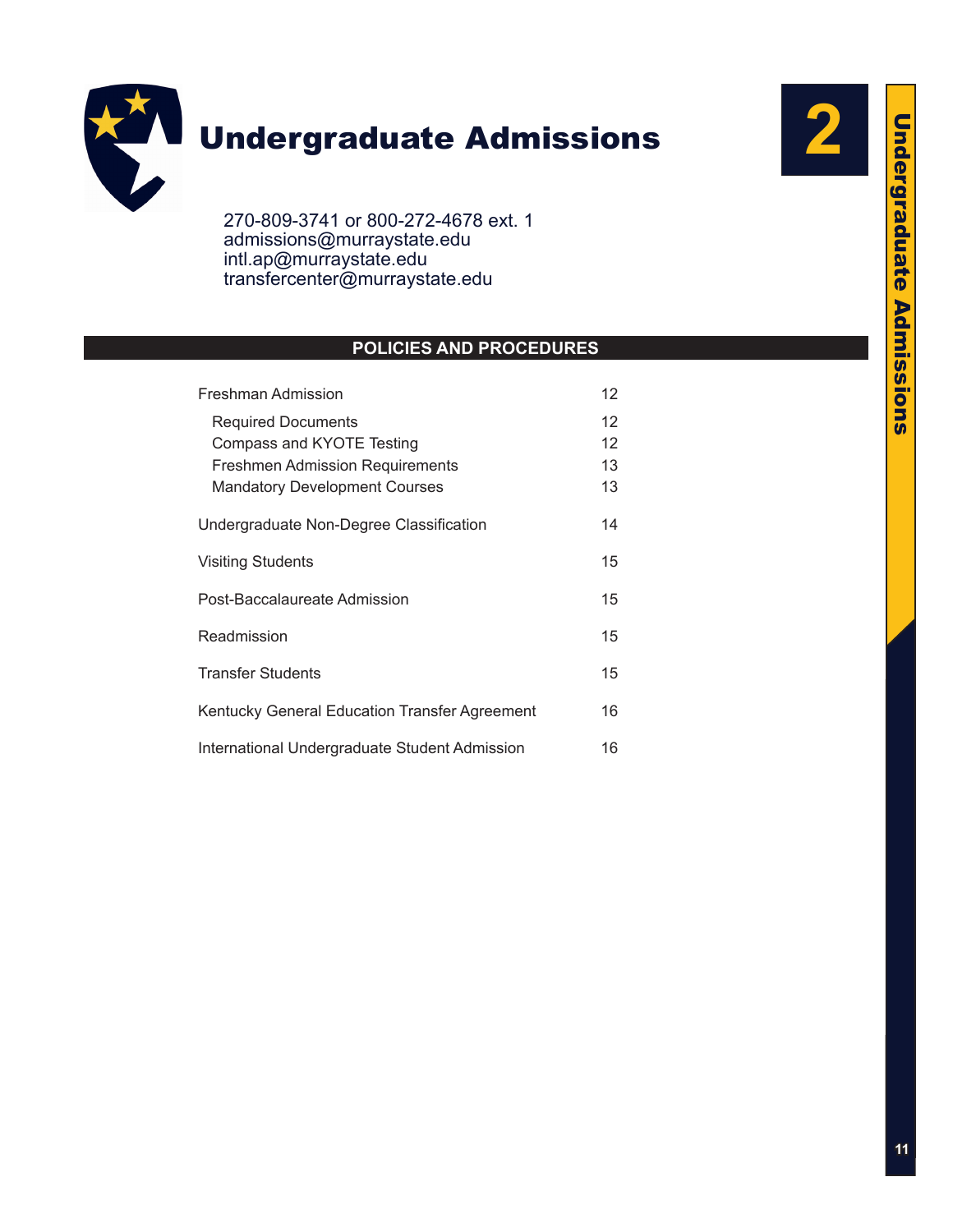<span id="page-1-0"></span>Murray State University reserves the right to modify regulations regarding admission, registration, drop/add, course arrangements, curricula, retention, graduation and other functions of the university. Such regulations shall govern both old and new students and are effective when adopted.

## General Admission Information

Applications and information are available at Murray State's website at **www.murraystate.edu**. Assistance with applying may be obtained by writing Murray State University, Undergraduate Admissions, 102 Curris Center, Murray KY 42071, or by calling 270-809-3741 or toll-free 800-272-4678, menu option #1. Admission applications and related transcripts should be mailed to Undergraduate Admissions, 102 Curris Center, Murray, KY 42071.

**NOTE:** *accounting, athletic training, business administration, communication disorders, computer information science, criminal justice, dietetics, exercise science, finance, management, marketing, music, nonprofit leadership studies, nursing, occupational safety and health, social work, teacher education, and the Bachelor of Integrated Studies program all have additional admission requirements. Review their sections in this Bulletin for more information. Students participating in NCAA sports must also meet NCAA academic eligibility requirements.*

**Residency for Tuition Purposes.** Under 13KAR2:045, the Commonwealth of Kentucky requires that all admission applications be reviewed to determine if documentation of residency is required. Each applicant is notified if documents are needed. Additional information can be obtained at the following website: www.lrc.ky.gov/kar/013/002/045.htm.

## Freshman Admission Procedures

Murray State University formally declares its commitment to all laws mandating affirmative action and equal opportunity regulations, together with all valid state and federal regulations enacted pursuant thereto. The policy of Murray State University is to guarantee freedom from discrimination in its operation and administration of its programs, services, and employment practices; in its relationships with students, faculty and staff; and in its interactions with the community which it serves.

**Your Expectations.** Students have the right to expect their schools to provide them with the best possible preparation for an increasingly competitive world. Murray State University has consistently been ranked among the top 25 percent of Southern regional and liberal arts colleges in U.S. News and World Report's publication of America's Best Colleges, and in 2000 was listed as one of two colleges classified as "best values."

**Our Expectations.** Murray State University is committed to providing the best possible educational services to help students prepare for a successful and productive future. Students who meet the following admission standards will have a greatly increased probability for success at this university.

Entering freshmen (and certain transfer students) may be admitted, admitted with conditions, or admitted with restrictions. Those admitted may choose to pursue either a baccalaureate (four-year) or associate (two-year) degree. New freshmen may not apply for the Bachelor of Integrated Studies program.

## **Required Documents**

**A student applying for admission who withholds or gives false information or documents can be denied admission to or withdrawn from Murray State.** Each freshman applying to Murray State

- must submit an application for admission with a \$40 nonrefundable application fee;
- must have an official high school transcript that includes a minimum of six semesters of course work, **a list of senior-year courses**, and the student's class rank mailed/sent as a PDF file by email or submitted through Parchment.com to **Undergraduate Admissions** from the applicant's high school counselor. (**Admission is not complete until a final official transcript is mailed/sent electronically through Parchment.com, or emailed as a PDF file by the counselor after graduation. It must include the date of graduation, all courses and grades, and the student's final class rank**. **If your high school does not rank, then the applicant's admissions status will be based on GPA and Standardized Test Scores)**;
- must have an official ACT or SAT score report sent to Undergraduate Admissions. **Official ACT/SAT scores should be on all official transcripts submitted to Undergraduate Admissions.** (Applicants who have attended any college(s) other than Murray State while in high school must also have official college transcripts mailed or sent electronically and must have a minimum cumulative GPA of a 2.00 on a 4.00 scale. These transcripts are required even if the student withdrew or does not want the credit transferred. Applicants who have testing credit from CLEP or AP must have official score reports mailed directly to **Undergraduate Admissions** from the testing service in Princeton NJ.)

**To be considered for full admission each applicant must have received or be receiving a high school diploma before the term for which he/she is applying**. Those individuals who have not graduated from accredited high schools may be required to have a GED. Those who have earned a GED should refer to the **GED Student** section. Students currently in high school may be considered for early admission as part-time students. See **Early High School Admission**.

## **Compass and KYOTE Testing**

Murray State utilizes two tests for placement and assessment. The Compass test is a comprehensive computerized placement and diagnostic assessment instrument. Murray State University administers the Compass for non-traditional students who are 21 years of age or older for admission purposes. KYOTE (Kentucky Online Testing Program) currently offers math readiness and college algebra placement tests. KYOTE writing and reading test will be available soon.

Murray State administers Compass and KYOTE tests on a limited basis. Compass tests and KYOTE placement tests are alternatives if ACT/SAT individual test scores do not meet MSU's admission and placement requirements. If you have any questions, contact the Office of Undergraduate Admissions.

**NOTE: For admission and placement use, Compass and KYOTE scores must be current—taken within the last 12 months.**

To prepare for the Compass test, you may use any ACT preparation guide. Compass also has sample questions on their website, www. act.org/compass.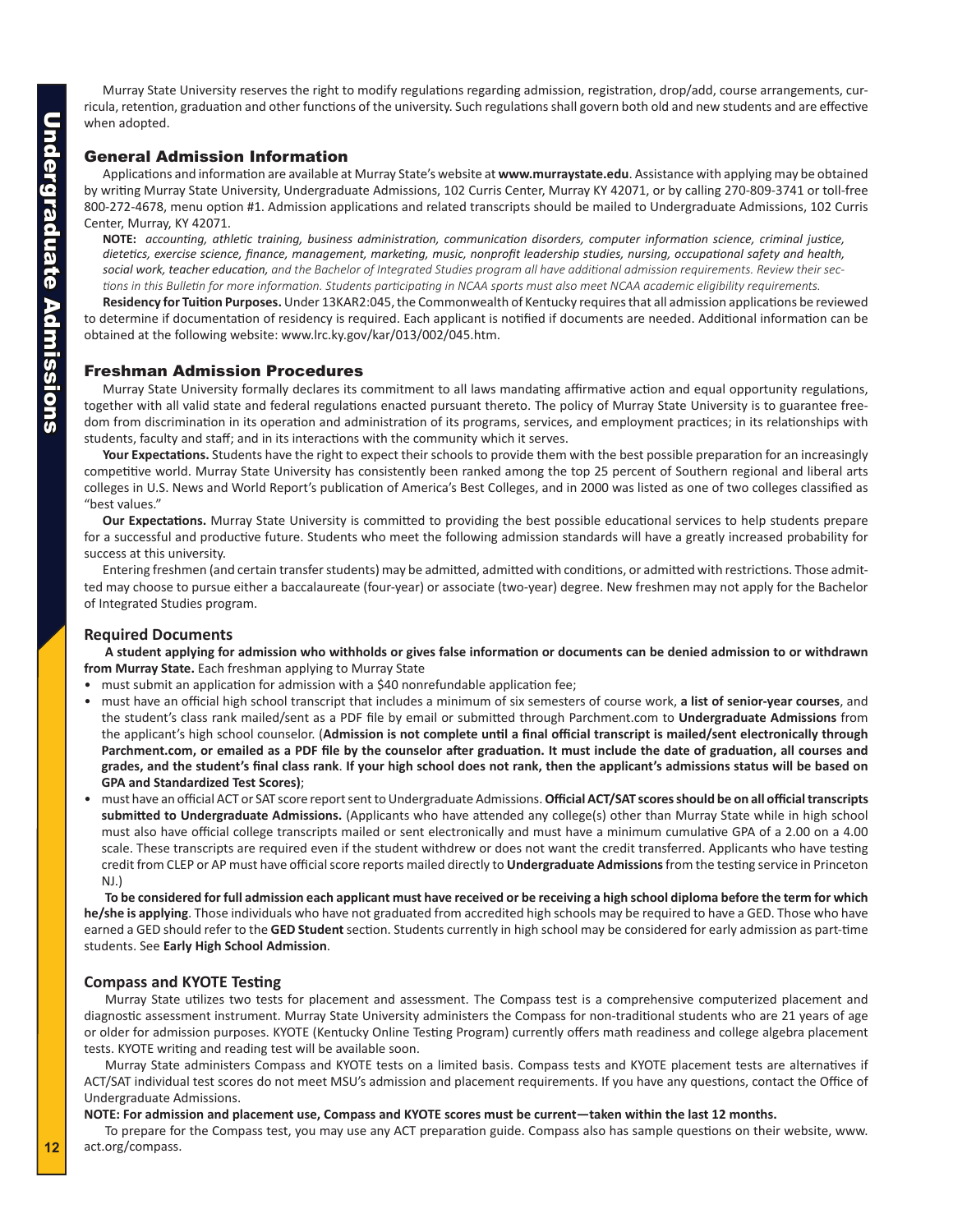<span id="page-2-0"></span>If you would like to schedule an appointment for the Compass test or if you have any questions, please call 270-809-6851. Compass test fees are \$20.00 for the standard three test battery and \$7.00 for single tests.

For information about KYOTE testing, please call 270-809-6267.

## **Freshmen Admission Requirements**

|                                                                                                                   | <b>TIER I</b>                                             |                                                                                           |  |  |  |  |
|-------------------------------------------------------------------------------------------------------------------|-----------------------------------------------------------|-------------------------------------------------------------------------------------------|--|--|--|--|
|                                                                                                                   | <b>Priority Admit - Baccalaureate Degree Seeking</b>      |                                                                                           |  |  |  |  |
| $\triangle$ ACT $\geq$ 23 or SAT $\geq$ 1070                                                                      | • No developmental requirements                           | • Meets all other admission requirements <sup>1</sup>                                     |  |  |  |  |
| <b>TIER II</b>                                                                                                    |                                                           |                                                                                           |  |  |  |  |
|                                                                                                                   | <b>Regular Admit - Baccalaureate Degree Seeking</b>       |                                                                                           |  |  |  |  |
| $\triangle$ ACT $\geq$ 18 or SAT $\geq$ 870                                                                       | . No developmental requirements                           | • Meets all other admission requirements <sup>1</sup>                                     |  |  |  |  |
| TIER III                                                                                                          |                                                           |                                                                                           |  |  |  |  |
|                                                                                                                   | <b>Conditional Admit A - Baccalaureate Degree Seeking</b> |                                                                                           |  |  |  |  |
| $\triangle$ ACT $\geq$ 18 or SAT $\geq$ 870                                                                       | •One developmental course requirement                     | • Meets all other admission requirements <sup>1</sup>                                     |  |  |  |  |
|                                                                                                                   | <b>TIER IV</b>                                            |                                                                                           |  |  |  |  |
|                                                                                                                   | <b>Conditional Admit B - Pre-Baccalaureate</b>            |                                                                                           |  |  |  |  |
| $\triangle$ ACT $\geq$ 18 or SAT $\geq$ 870                                                                       | •0-3 developmental course requirements                    | • Meets pre-college curriculum or top half<br>of graduating class or 3.0 GPA <sup>2</sup> |  |  |  |  |
| Students will be admitted into the <b>Pathways to Success Program (P2S)</b> . The program requires the following: |                                                           |                                                                                           |  |  |  |  |
| • All academic advising to be provided by the Pathways to Success Program.                                        |                                                           |                                                                                           |  |  |  |  |
| • Course load is limited to 15 credit hours per semester.                                                         |                                                           |                                                                                           |  |  |  |  |
| • Mandatory enrollment in ESS 120 in the first semester of enrollment.                                            |                                                           |                                                                                           |  |  |  |  |
| • Mandatory weekly meetings with mentors/coaches.                                                                 |                                                           |                                                                                           |  |  |  |  |
| • Mandatory tutoring for developmental classes.                                                                   |                                                           |                                                                                           |  |  |  |  |

• Must enroll in the University Study courses taught through the MSU Community College.

#### *NOTE:* **Students who earn below an 18 ACT or 870 SAT will be denied admission and referred to community college.**

**1** Pre-college curriculum **and** ranked in top half of their graduating class **or** a 3.0 cumulative grade point average. 2 Pre-college curriculum **or** ranked in top half of their graduating class **or** a 3.0 cumulative grade point average.

#### **Non-Degree Seeking Admission**

Any entering student regardless of classification (freshmen, transfer, adult learner, post baccalaureate, etc.) is eligible to pursue course work as a non-degree student per KRS 164.001. Students pursuing course work under the non-degree classification are not eligible for financial aid.

*Students meeting NCAA qualifier requirements are eligible for admission under tiers 1, 2 or 3.* 

*All entering freshmen, regardless of Tier eligibility, must have a minimum 2.0 GPA to be considered for admission.*

Note: In the absence of ACT or SAT scores, COMPASS scores can be used for admission only for students age 21 and over. For all students, COMPASS test scores must be current (taken within the previous 12 months). Kentucky residents under the age of 21 must complete the state-mandated pre-college curriculum. All other applicants must complete a comparable college-preparatory curriculum. ACT/SAT writing scores are optional.

**For Tier 4 students who want to be admitted as a baccalaureate degree seeking student into Tiers 1, 2 or 3, students must meet one of the following requirements:**

- 1. Complete developmental course work prior to enrolling at MSU or
- 2. Special admission to Tiers 1, 2, or 3 may be obtained based on unique talents and circumstances. To be considered as a baccalaureate degree seeking student, please submit a letter of appeal to the Admissions Appeals Committee outlining your unique situation. Admissions Appeals Committee, 102 Curris Center, Murray, KY 42071.

#### **Mandatory Developmental Courses**

All Kentucky state-supported colleges and universities are required by the Council on Postsecondary Education to enroll freshmen in a subject-specific developmental course when the student's ACT/SAT scores are:

|                    | АСТ          | SAT                                            |  |
|--------------------|--------------|------------------------------------------------|--|
| <b>English</b>     | 17 and below | under 450 verbal or under 470 critical reading |  |
| <b>Mathematics</b> | 18 and below | under 460                                      |  |
| Reading            | 19 and below | under 480 verbal or under 500 critical reading |  |

**At this time, we are permitted to pull scores from multiple ACT/SAT testings.** MSU meets this mandate with the following courses:

**ENGLISH** All students with an English ACT score below 18/SAT critical reading score below 470 **must** enroll in ENG 095 or ENG 096 based on the following test score scale: ENG 095 is required with English ACT below 15/SAT verbal below 390/SAT critical reading below 400. ENG 096 is required with ACT of 15-17/SAT verbal of 390-440/SAT critical reading of 400-460.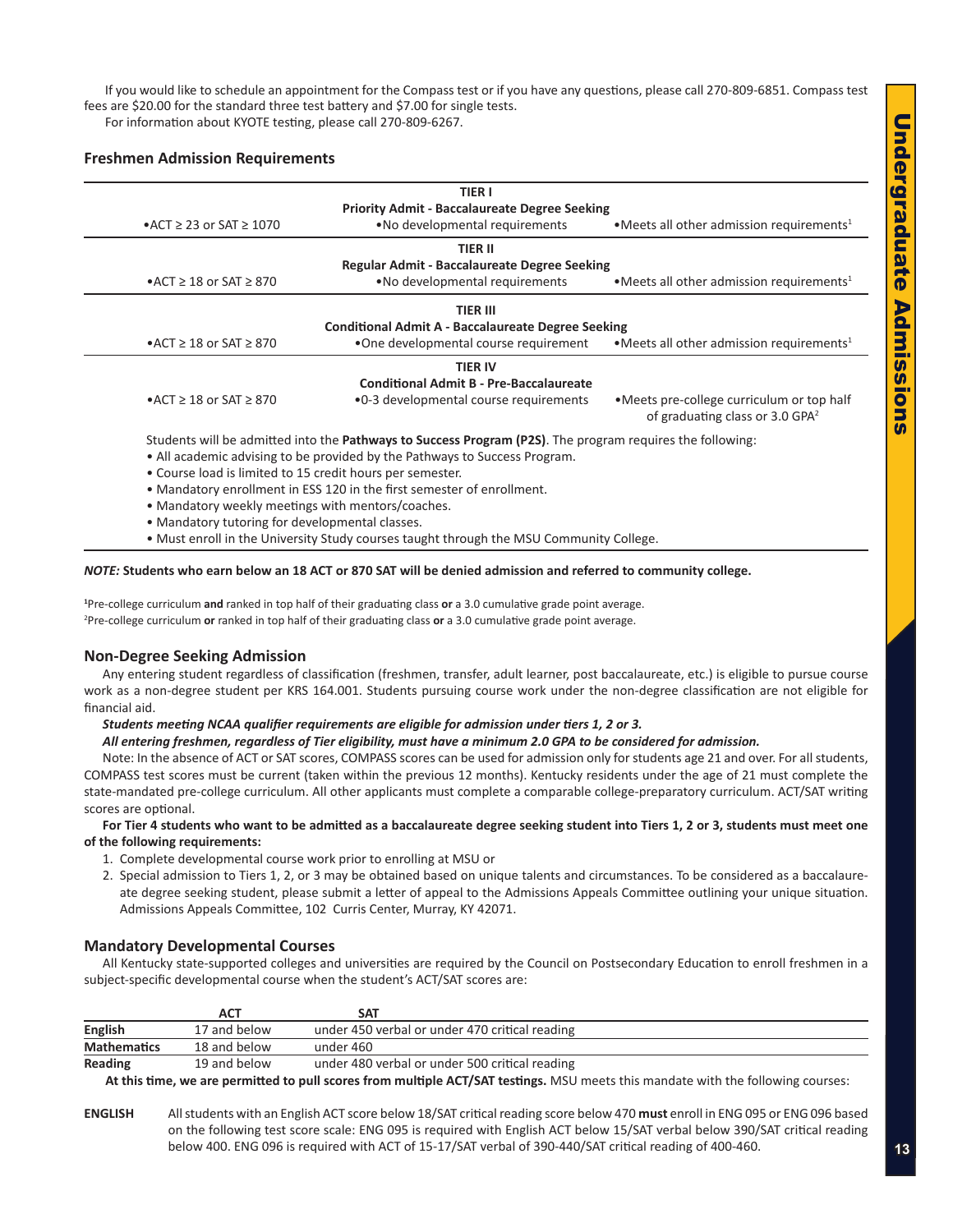<span id="page-3-0"></span>**MATH** All students with a mathematics ACT score below 19/SAT score below 450 **must** enroll in MAT 095 or MAT 096 based on the following test score scale: ACT of 15 and below/SAT of 370 and below must enroll in MAT 095; ACT of 16-18/SAT of 380-450 must enroll in MAT 096. Depending upon major, students with ACT scores under 21/SAT scores under 520 may also be required to enroll in MAT 097.

**READING** Students admitted with restrictions **must** first enroll in REA 095; all students with a reading ACT score below 20/SAT score 470 or below **must** enroll in REA 100 and REA 120.

**Early High School Admission.** A student who is currently in high school may be granted permission to enroll for courses prior to graduation. Inquiries should be directed first to the student's high school counselor and then to Undergraduate Admissions. Students seeking early admission must be able to succeed without remediation. These students are referred to as *Racer Academy* admits.

**Home Schooled or Non-accredited High School Student.** A student who is graduated from a non-accredited high school or one who is home schooled, may be considered for admission. The same admission documents and tests are required; however GED testing may be required.

**GED Student.** An applicant who is at least 19 years of age and has earned a GED diploma will be considered for admission on the basis of an application for admission accompanied by a \$40 nonrefundable fee; an official report of the student's GED scores, mailed directly to Undergraduate Admissions from the center where he or she was tested; an official ACT or SAT score report mailed directly to Undergraduate Admissions from the National testing site; and any additional diagnostic testing deemed necessary by the Director of Undergraduate Admissions.

**Admission Appeals.** A new freshman who is denied admission and is a U.S. citizen may obtain information on appealing that decision by contacting Office of Recruitment at 800-272-4678, ext. #2, for the appeals procedure. Transfer applicants who are denied admission and wish to appeal, may obtain information on appealing by contacting the Transfer Center at 1-800-669-7654.

## Undergraduate Non-Degree Classification

The goal of Murray State's policy for non-degree students is to provide appropriate access to academic courses for students who would like to continue their education but who do not wish to seek a degree. Although degree-seeking students have top priority in terms of utilization of university resources, the university does wish to provide access to these resources on a space-available basis to students who are not seeking a degree. Non-degree status affords an opportunity for individuals to enroll in a few courses of specific interest to them without the structure of degree-seeking status, and is consistent with the educational mission of the university. Non-degree students are not eligible for financial aid, scholarships, or Alumni Legacy Grants.

Most non-degree students are considered "lifelong learners" and include the following groups: Donovan Scholars, students who have already earned degrees, employees wanting to gain new skills, and others who have special interests. (See information about visiting students and high school students with exceptional ability in this section.)

Non-degree applicants must submit to Undergraduate Admissions:

1. an application for admission including a list of all postsecondary institutions attended;

2. a non-refundable \$40 application processing fee; and

3. any records requested by Undergraduate Admissions to determine residency and/or eligibility for non-degree status. Diagnostic testing may be required before enrolling in courses that require a minimum level of competency.

Refer to the University Calendar for admission deadlines.

To be admitted as a non-degree student, an applicant must meet the following criteria:

1. The high school class of a non-degree applicant must have graduated at least two years prior to the applicant's anticipated semester of enrollment.

2. Applicants who have been denied admission as degree-seeking students may not in turn be admitted as non-degree seeking students.

3. Murray State students under academic or disciplinary suspension may not be admitted as non-degree students.

4. Students currently under suspension at other institutions may not be admitted as non-degree students. Failure to disclose a current suspension may result in forfeiture of eligibility for future enrollment.

5. Students are strongly encouraged to submit transcripts of high school or prior college work at the time of admission to facilitate advising about appropriate course work.

The following rules govern enrolling as a non-degree seeking student:

1. Non-degree students fall under the same fee, academic and grading policies as degree-seeking students, are expected to participate fully in class, and must meet course prerequisites or obtain the consent of the instructor to enroll in a course. (See the section on auditing below.)

2. Students classified as non-degree pre-schedule with students who are classified as freshmen.

## 3. **No one may continue to enroll as a non-degree student after earning 24 semester hours in this status without the special permission of the dean of the college in which the student is registered.**

4. No transfer, military, AP, CLEP, or other testing credit will be recorded on the record of a student classified as a non-degree student. An enrolled non-degree student may apply to take departmental challenge examinations.

5. If a non-degree student decides to apply for degree status, the student must contact Undergraduate Admissions for the appropriate form, and must meet the admission requirements in effect at the time of the request for review of status. Although successful completion of courses taken while a non-degree student does not ensure admission, to be considered for degree-seeking status, the student must have a minimum of a 2.00 cumulative GPA on those courses.

6. Credit earned as a non-degree student will be evaluated for applicability toward a degree by the chair of the academic department in which the student will be enrolled. No graduate or professional credit is awarded for courses taken while a student is enrolled as an undergraduate non-degree student. Acceptance of non-degree credit for transfer is at the discretion of the receiving institution.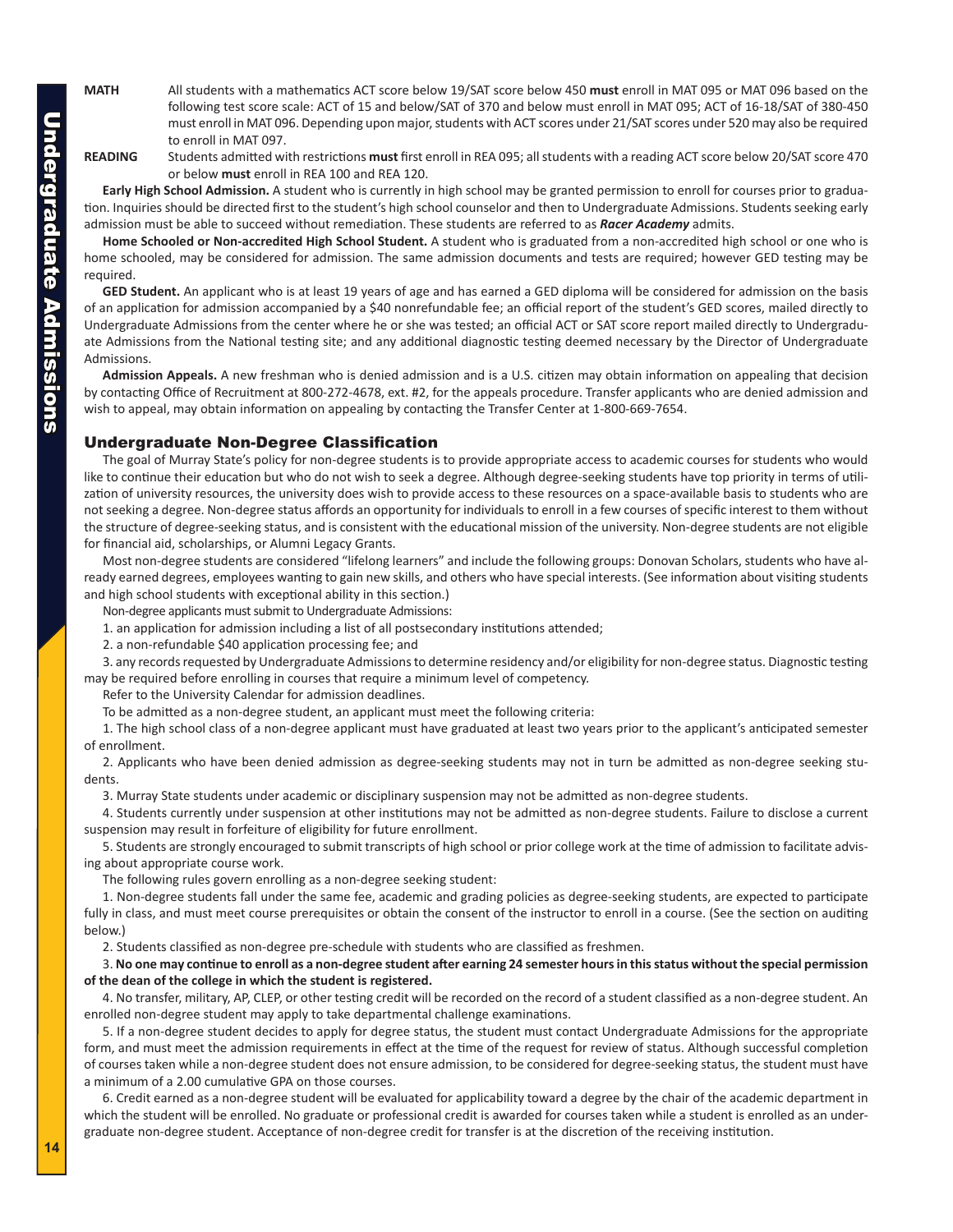## <span id="page-4-0"></span>Visiting Students

A student who is currently enrolled or working toward a degree at another college and wants to enroll at Murray State for credit that will be transferred to that college is considered a visiting student. **A minimum of a 2.00 (4.00 scale) cumulative GPA is required to be eligible to enroll at Murray State as a visiting student.** A student must submit a **visiting** application and a \$40 nonrefundable fee to the Transfer Center. To complete admission, an official "letter of good standing" from the Registrar's Office of the college from which the student will be visiting is required. It is important to remember (1) no transfer credit is posted to a visiting student's permanent record at Murray State; (2) a visiting student who decides to transfer to Murray State must comply with all of the transfer admission requirements in force at the time the change of status is requested; (3) the acceptability of transfer credit from Murray State to another college is determined by the receiving institution; (4) visiting student status is generally valid for only one term, at which time the student must contact The Transfer Center for permission to re-enroll; and (5) Murray State transcripts are mailed only upon the written request of the student, accompanied by the appropriate fee. Transcript request forms may be obtained from the Office of the Registrar or from their link at www.murraystate.edu.

### Post-Baccalaureate Admission

Individuals having successfully completed the requirements for a baccalaureate or higher degree who wish to take additional undergraduate courses may be admitted as post-baccalaureate students. A student with a degree from Murray State needs to submit a post-baccalaureate application, accompanied by a \$40 nonrefundable fee. All other post-baccalaureate applicants should submit an a post-baccalaureate application for admission with a \$40 nonrefundable application fee, and should request an official transcript mailed directly to The Transfer Center from the registrar's office of the college that conferred his or her degree. **A student pursuing a degree from Murray State must have official transcripts sent directly to The Transfer Center from each college attended.** 

**A readmitted post-baccalaureate student who has below a 2.00 cumulative GPA on all undergraduate post-baccalaureate course work will be readmitted on probation and must comply with all probation policy regulations.**

**Documents to verify residency may be required.**

## Readmission

An undergraduate student in good standing who has previously attended Murray State University but has been out for two full years (excluding summers) will be readmitted upon completions of the readmission application and \$40 nonrefundable fee. All Readmission applicants must apply through the Transfer Center for an initial review of their application and transcripts. Students on academic suspension or dismissal who are eligible to return, must also apply through the Transfer Center. Before applying again or requesting new transcripts, the student should call the Transfer Center to see if previous transcripts are still on file. The Transfer Center will accept electronic transcripts from other accredited institutions. Students who applied for admission to Murray State as new students but did not enroll may need to complete new applications for admission. Before applying again or requesting new transcripts, the student should call the Transfer Center to see if the materials sent before are still on file. Verification of residency for tuition purposes may be required. **Submitting with the application a copy of the applicant's driver's licence will assist with this process. The applicant will be notified if other documents are required.**

A student who was in good academic and financial standing when he or she left the university, who has a complete admission file, and who has not attended any other regionally accredited colleges since last enrolling at Murray State, is eligible for readmission. If a student left Murray State on disciplinary or academic probation, suspension or dismissal, and has no new transfer credit, the applicant may be considered for readmission on an individual basis. If the student is readmitted, any conditions will be specified in the letter of admission. Students previously admitted under an admission status that imposed conditions or restrictions who did not complete the requirements for removal of that status will be re-evaluated based on the current admission requirements and probation policy. Refer to the section on admission level requirements that appears earlier in this chapter.

A student who has been enrolled at other institutions since last attending Murray State must request that an official transcript be mailed directly to the Transfer Center from each college. Eligibility for readmission will be determined after evaluating the transfer credits. Failure to furnish such official transcripts as required will delay readmission and may affect the student's academic standing at Murray State. **A student who withholds or gives false information or documents can be denied admission or withdrawn from school.** (**Note:** A student must be currently enrolled at Murray State before any transfer, military, or testing credit will be recorded on a permanent record.) A readmission applicant who has transfer work and is in good standing academically, financially and in all other respects at both Murray State and any other colleges attended will be admitted as long as the student's cumulative grade point average on all courses is at least a 2.00 on a 4.00 scale. All other applicants will be considered on an individual basis. A readmission applicant who is denied admission may appeal that decision to the Academic Appeals committee. Contact the Transfer Center for that procedure. Academic bankruptcy declared at another college does not apply at Murray State. If the student is readmitted, any conditions of admission will be specified in the letter of admission. Refer to the sections in this *Bulletin* on transfer, probation, and academic second chance policies for additional information.

## Transfer Students

**Admission.** A student who wishes to transfer to Murray State University from another regionally accredited college or university must submit an application for admission with a nonrefundable \$40 fee, and have an official transcript mailed or electronically sent (not faxed) to the Transfer Center from each school attended. **Under no condition will the applicant be permitted to ignore previous college work.**

**A student who withholds or gives false information or documents can be denied admission or withdrawn from school and denied a degree. Academic bankruptcy declared at another college does not apply at Murray State University.**

A student who has 24 semester hours of transferable degree credit with a minimum of a 2.00 (*C*) cumulative grade point average on all previous courses, as calculated by Murray State, and is in good standing academically and financially at all colleges previously attended, is eligible for admission to Murray State. An applicant who has a minimum of a 2.00 (*C*) cumulative GPA but who has fewer than 24 semester hours of transferable degree credit must submit an official ACT/SAT score report and an official high school transcript mailed directly to the Transfer Center from the high school the student attended. The high school transcript should include the student's class rank and date of graduation. Once admitted, conditions of admission will be specified in a letter of admission.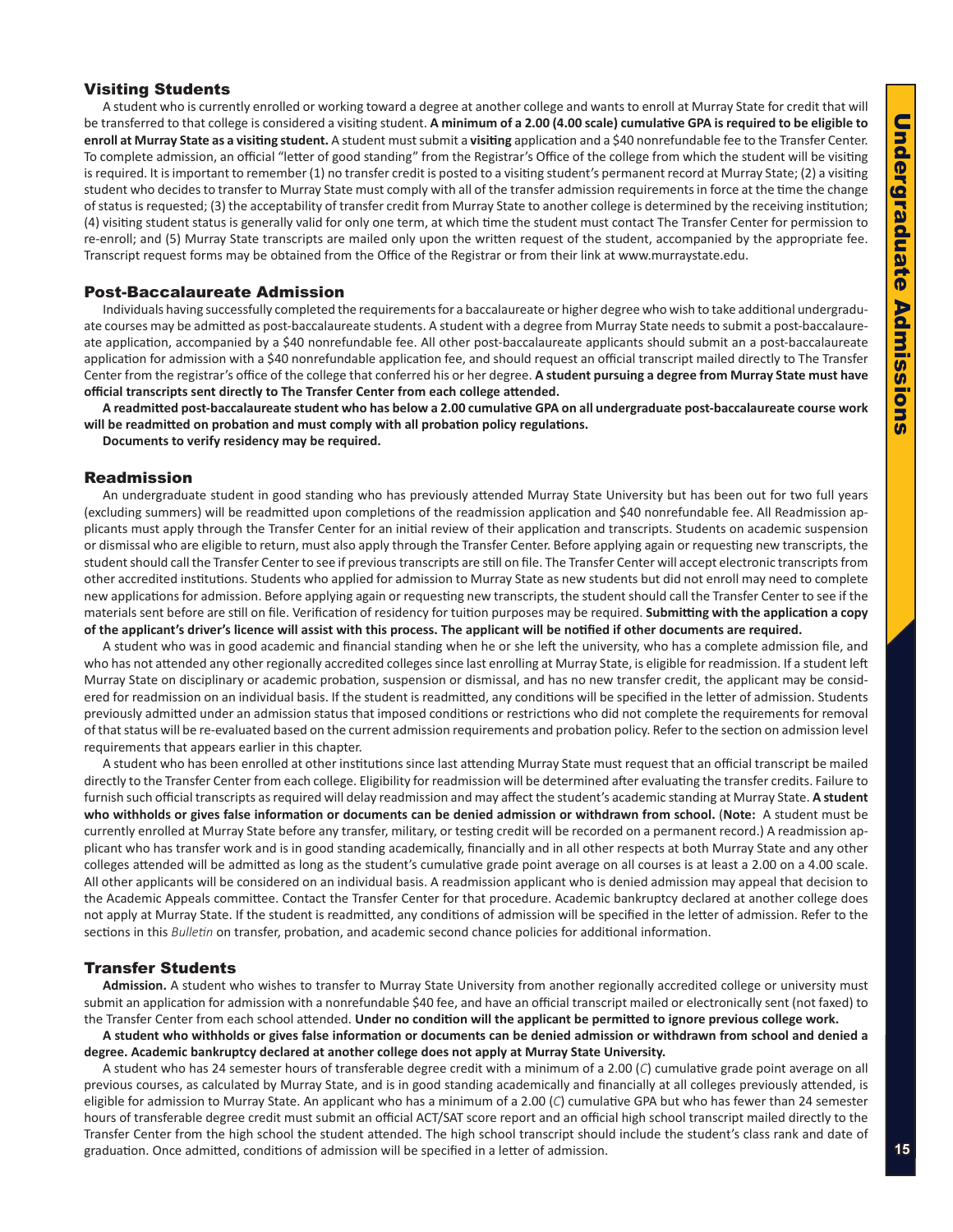<span id="page-5-0"></span>A student who has attended only colleges that are not regionally accredited and would like to appeal the credit, may contact the Transfer Center at 1-800-669-7654 for additional information.

**Admission Appeals.** A new transfer student who is denied admission and is a U.S. citizen, should contact the Transfer Center at 1-800- 669-7654, for the appeals procedure.

**Transfer of Credit.** Degree credits earned at other regionally accredited (as recognized by Murray State) American institutions of higher education may be transferred to Murray State and applied toward a degree. **The** *Transfer Credit Practices* **report published by the American Association of Collegiate Registrars and Admissions Officers will be the reference used for determining an institution's accreditation status.** Determination of upper-level and lower-level credit is based on the course level at the sending institution. All work is converted to semester hours and a 4.00 grading scale. Murray State's probation and repeat policies are applied as required. Transferred incomplete grades do not carry hours attempted; *i.e.*, they do not affect the student's grade point average.

All acceptable transfer credit is formally evaluated, with a copy of the degree audit made available to each transfer student and to his/her advisor.

A student must be currently enrolled at Murray State before any transfer, military, or testing credit will be recorded as part of a permanent record. There is no limit to the number of hours that may be transferred from a regionally accredited institution. However, it is important to remember that a certain number of hours must be completed at Murray State, and that courses taken at a two-year institution cannot be used to meet Murray State's requirement for upper-level (junior or senior) courses.

**Military Service Credit-**Credit for courses taken in military service schools is evaluated according to recommendations in the *Guide to the Evaluation of Educational Experience in the Armed Services* published by the American Council on Education. Courses listed in two other American Council on Education publications, the *National Guide to Educational Credit for Training Programs* and the *Directory of the National Program on Non-Collegiate Sponsored Instruction (PONSI)*, are evaluated for credit on an individual basis.

Credits earned through educational institutions located outside the United States will be considered for acceptance after an appropriate evaluation. Students may contact the Office of International Admissions for information regarding the evaluation procedure.

**University Studies.** Transfer students who have completed reasonable communication and basic skills, science and mathematics, humanities and fine arts, and social science courses for the same number of hours as required at Murray State, will be credited with completion of the University Studies component of degree requirements. Any deficiencies at the time they first enroll at Murray State must be fulfilled according to MSU regulations.

**Transfer Students with an Approved Associate Degree.** A transfer student who has completed, as of May 1995 or later, an approved baccalaureate-oriented Associate of Arts or Associate of Science degree will (a) be accepted with junior class standing provided the student has completed at least 60 semester credit hours, and (b) be considered to have completed the baccalaureate University Studies requirements. However, additional University Studies courses may be needed if they are required for the student's major and/or degree and an equivalent course has not been transferred. Associate degrees completed before May 1995, will be reviewed by the Transfer Center. If the degree is determined to be baccalaureate-oriented and to have comparable content and credit hour criteria, the same benefits will be extended to those graduates.

**Transfer Students Who Do Not Have an Approved Associate Degree.** Students seeking a baccalaureate degree who, transfer fewer than six semester hours in the University Studies World's Historical, Literary, and Philosophical Traditions category will be required to take HUM 211 and CIV 201 or CIV 202 toward completion of that block, unless their transfer credit includes courses which are clearly equivalent to Murray State's HUM 211 and CIV 201 or CIV 202.

#### Kentucky General Education Transfer Agreement

As of Spring 1996, a policy on University Studies transfer was established to facilitate transfer among the public colleges and universities in Kentucky. The Council on Postsecondary Education and the institutions have developed a University Studies core transfer component which reflects the distribution of disciplines included in university-wide lower division University Studies requirements for the baccalaureate degree. A **Fully General Education Certified** student, as verified by the sending institution, is considered to have completed Murray State's baccalaureate University Studies requirements. However, additional University Studies courses may be needed if they are required for the student's major and/or degree and an equivalent course has not been transferred.

To be **Fully Certified** a student must have a minimum cumulative GPA of 2.00 (4.00 scale) and have met each of the following criteria at the time of transfer:

1. earned at least 60 hours of college-level credits;

2. completed at least 45 hours of University Studies courses;

3. completed the 30 hour core transfer component.

The 2010 General Assembly approved House Bill 160, which mandates changes in the way universities across the state handle the transfer of general education courses. These changes will take place with the 2012-2013 academic year. If a student plans to transfer from another Kentucky state university or community college beginning in Fall 2011 or later, please view the Transfer Center website (www.murraystate. edu/transfercenter/transfer) for updated regulations regarding transferring of general education courses or contact the Transfer Center at 270-809-3350.

**Transfer Frameworks.** The Baccalaureate Program Transfer Frameworks identify 12 hours of course work in a major which may be successfully transferred in addition to the general education block. Each framework represents a specific guide to the exact courses a student needs. For more information about the Transfer Frameworks or the Kentucky General Education Transfer Agreement, contact the Transfer Center

#### International Undergraduate Student Admission

**University Admission.** *A nonrefundable application fee of \$30 must accompany any application for admission as an international student.*  A complete packet of admission forms is available at www.murraystate.edu/libraries/iis/interapp.sflb.ashx. All international students, including transfer students from non-English speaking countries, are required to take the Test of English as a Foreign Language (TOEFL), the International English Language Testing System (IELTS), or complete Murray State's English as a Second Language Program. A student *must*